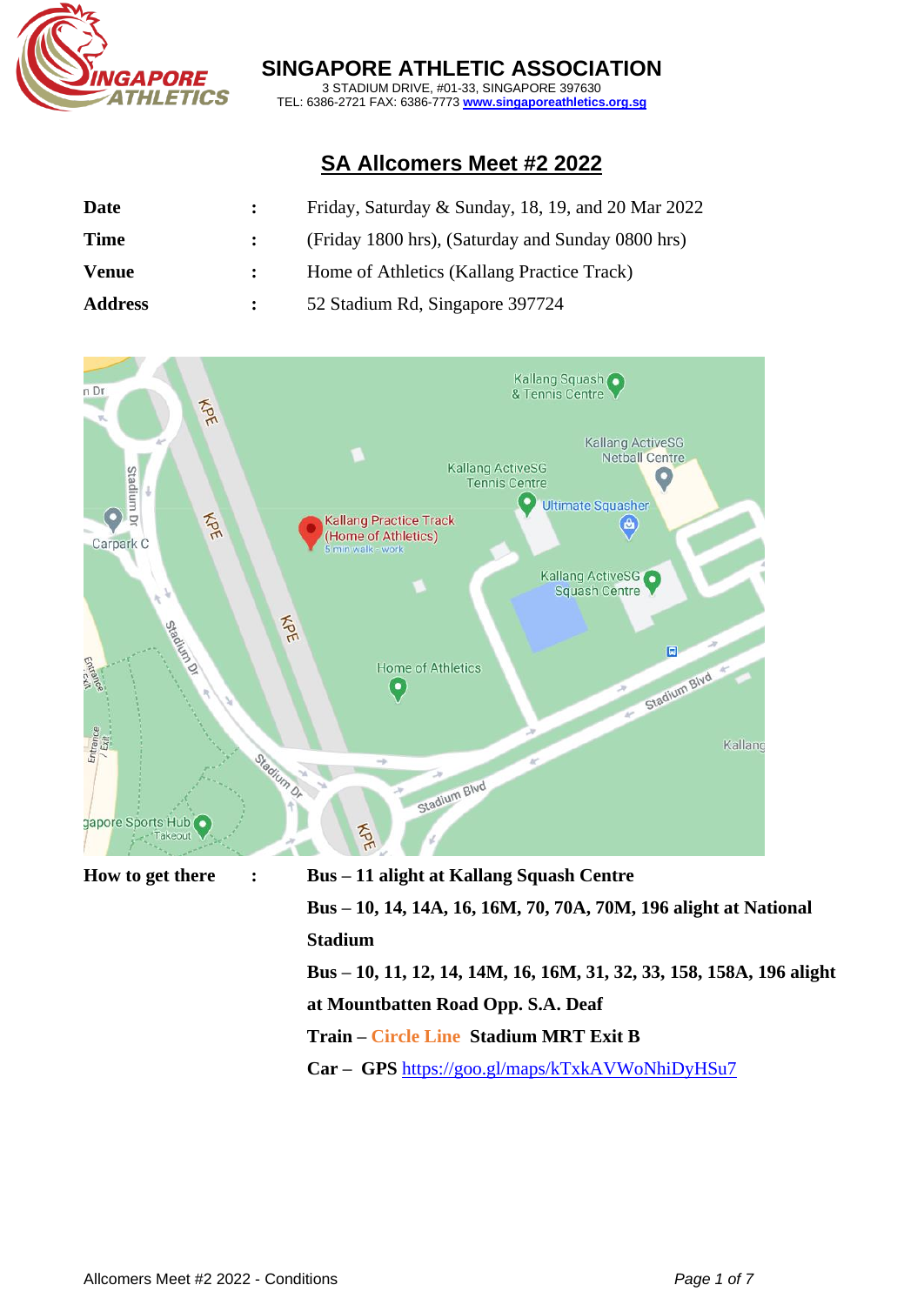

**SINGAPORE ATHLETIC ASSOCIATION** 3 STADIUM DRIVE, #01-33, SINGAPORE 397630

TEL: 6386-2721 FAX: 6386-7773 **[www.singaporeathletics.org.sg](http://www.singaporeathletics.org.sg/)**

#### **Safe Management Measures for stadiums:**

- 1. Venue capacity of 50 pax per zone at any one time
- 2. The athlete only allows entering based on their event reporting time
- 3. The athlete will need to leave the venue immediately upon completion of their event
- 4. Operating hours from 7 am to 9.30 pm
- 5. Temperature screening and access with SafeEntry. No entry to those with a temperature of 38 degrees and above
- 6. Toilets are open for use, exit immediately after use. Do not talk to the athlete at Call room 2. Users to observe safe distancing measures
- 7. If there is more than one group sharing a space, the groups must not interact and must always
- 8. maintain a distance of 2m apart
- 9. No socialization, handshake, fist bump, hugging and patting of the body before and after activities

| Category | C Div:       | 13 & 14 years old as of 31 Dec 2022                                                                                              |
|----------|--------------|----------------------------------------------------------------------------------------------------------------------------------|
|          | B Div:       | 15, 16, & 17 years old as of 31 Dec 2022                                                                                         |
|          | A Div:       | 17, 18, 19 & 20 years old as of 31 Dec 2022                                                                                      |
|          | <b>OPEN:</b> | (Minimum age: 16)<br>- those born in the year 2006 $&$ below                                                                     |
|          | Novice:      | Vertical jump only by height standard (refer to format)<br>Intermediate: Vertical jump only by height standard (refer to format) |
|          | Advance:     | Vertical jump only by height standard (refer to format)                                                                          |

\*Registration for Full Member and Associate Member only

| <b>Participating events:</b><br><b>Competition schedule:</b> |                      | Please refer to Appendix A<br>Please refer to Appendix B           |  |  |
|--------------------------------------------------------------|----------------------|--------------------------------------------------------------------|--|--|
|                                                              |                      |                                                                    |  |  |
|                                                              |                      | S\$15.00 (Associate Member)                                        |  |  |
| (Before 5 working day of the event date)                     |                      |                                                                    |  |  |
| <b>Late Entry Fees</b>                                       | $\ddot{\cdot}$       | S\$24.00 (Full Member)                                             |  |  |
|                                                              |                      | S\$30.00 (Associate Member)                                        |  |  |
| <b>Bib Replacement</b>                                       | $\ddot{\phantom{1}}$ | <b>S\$5.00 per set</b>                                             |  |  |
| <b>Eligibility</b>                                           | $\ddot{\cdot}$       | All Singaporeans, permanent residents and visa holders residing in |  |  |
| <b>Singapore</b>                                             |                      |                                                                    |  |  |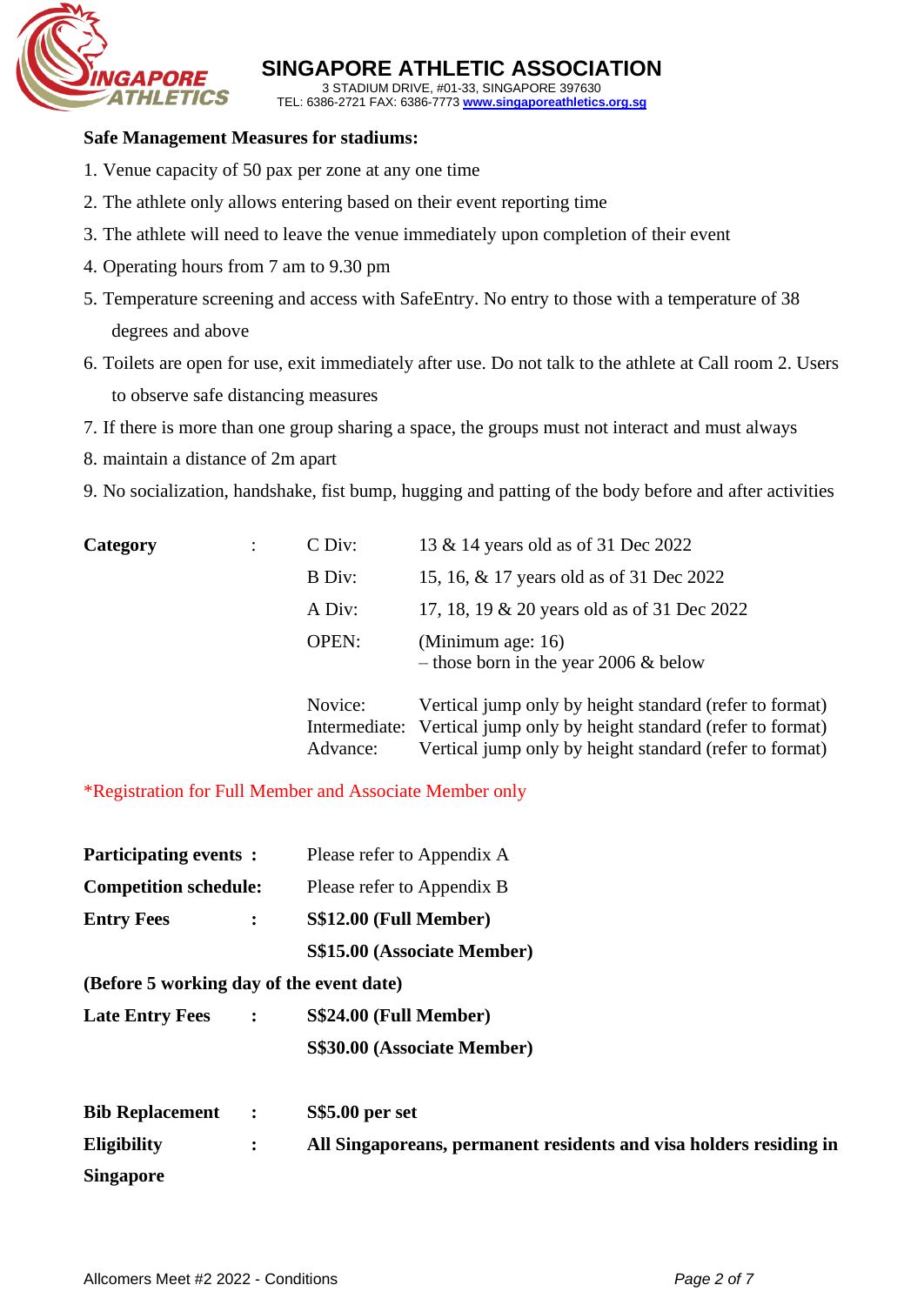

**SINGAPORE ATHLETIC ASSOCIATION** 3 STADIUM DRIVE, #01-33, SINGAPORE 397630 TEL: 6386-2721 FAX: 6386-7773 **[www.singaporeathletics.org.sg](http://www.singaporeathletics.org.sg/)**

# **Closing date: Sunday, 6 Mar 2022**

## **HOW TO REGISTER**

Submission of entries can be done by**:** 

#### 1. **Online**:



- 2. Click the link above and upload your entry form for submission
- 3. All proper entries must reach us BEFORE the stipulated closing date
- 4. All late entries WILL NOT be entertained
- 5. Strictly NO changing of category and event once the final start list is published
- 6. SA will send an acknowledgement via email upon receiving of entries. Hence, please ensure that a valid email address is submitted in your entry form
- 7. Kindly inform SA immediately if you do not receive any confirmation within 3 WORKING DAYS of your submission of entries.
- 8. Only EXCEL (.XLS) file format entry form will be accepted
- 9. Improper entry form data will not be accepted
- 10. Entry data only allow 1 event per athlete per row
- 11. Personal best and season best filled for seeding purpose
- 12. For a foreign athlete or team's participation, will need to produce a sanction letter from your country athletics member federation and send it to [events@athletics.sg](mailto:events@athletics.sg)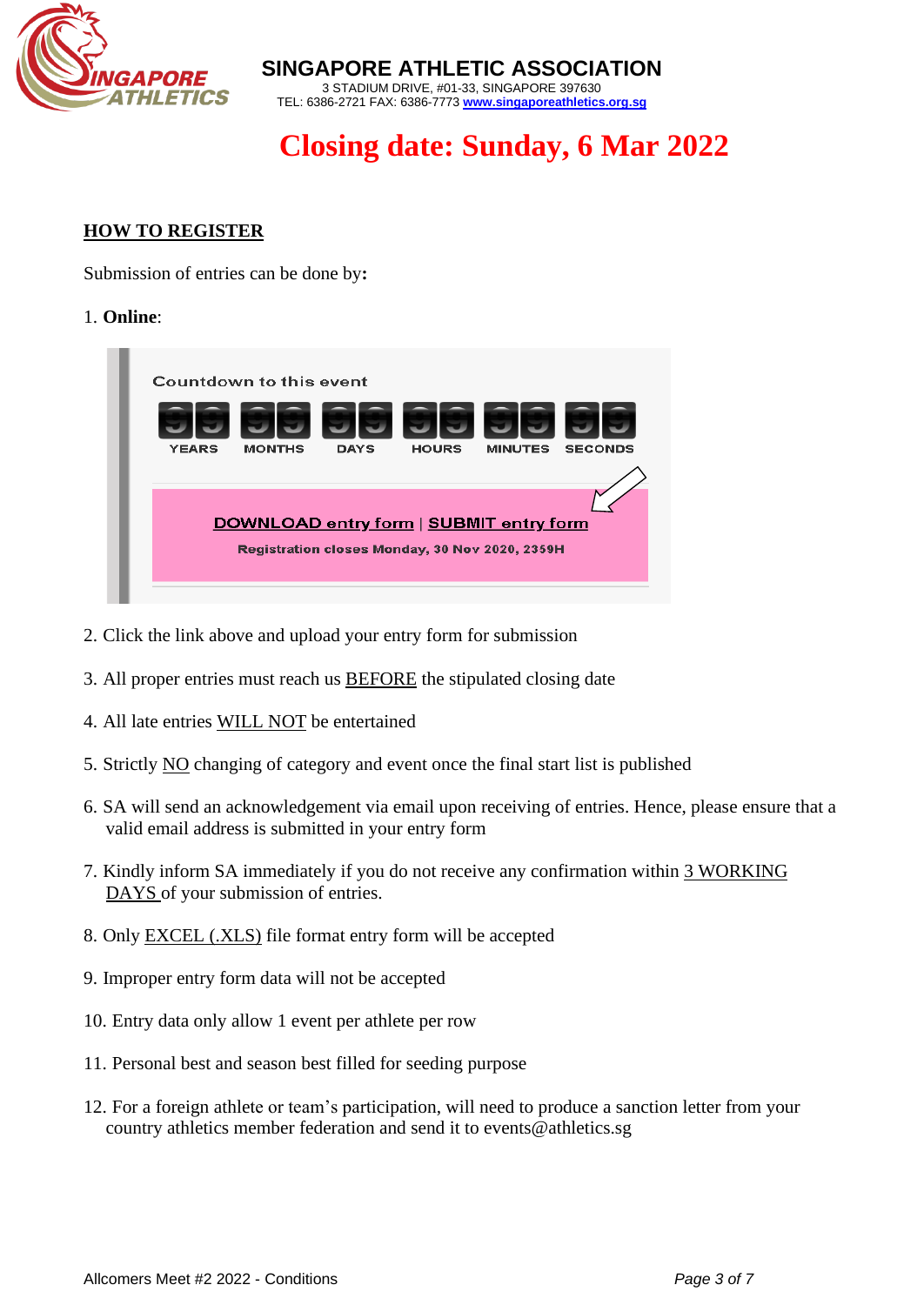

- 13. There will be no refund of entry fees for any withdrawal/ no-show/ poor weather condition after the closing date
- 14. SA reserved the rights to the final decision on all matters about the event
- 15. SA reserved the rights to invite athletes out of qualifying mark to fill up the number of participants for the event less than 3
- 16. If the event is postponed, re-registration will be required for the new event date

### **PAYMENT**

• **For athletes from Full Member & Associate Member** – SA will invoice your respective affiliate and associate club for payment. Do not make a payment transfer to SA for your entry

#### **CONDITIONS**

- 1. Event with less than three (3) entries received at the closing date will be cancelled
- 2. The athlete must indicate his/her season & personal best performance in the entry form
- 3. The athlete is allowed to represent only 1 team for the event/events he/she participates in
- 4. Start list timing is to be used as a guide only, athletes and team managers are responsible to check the reporting timing of their event and report to the call room accordingly
- 5. Due to Covid19 Safe measurement practice, the schedule will be adjusted after registration closed to facilitate 50 pax capacity in the HOA stadium
- 6. The start list can be downloaded from [http://www.singaporeathletics.org.sg/.](http://www.singaporeathletics.org.sg/) Results can be viewed online.
- 7. Please collect the number tags from the SAA Administration Counter at the competition venue at least 90 mins before the session

#### 8. **PROTEST AND APPEAL**

- Protest concerning the results or conduct of the event shall be made **30 MINS** within the official announcement/published of the result
- Protest can be made orally to the referee by an athlete or team manager of the team
- Appeal concerning the results or conduct of the event shall be made **30 MINS** within the official announcement/published of the result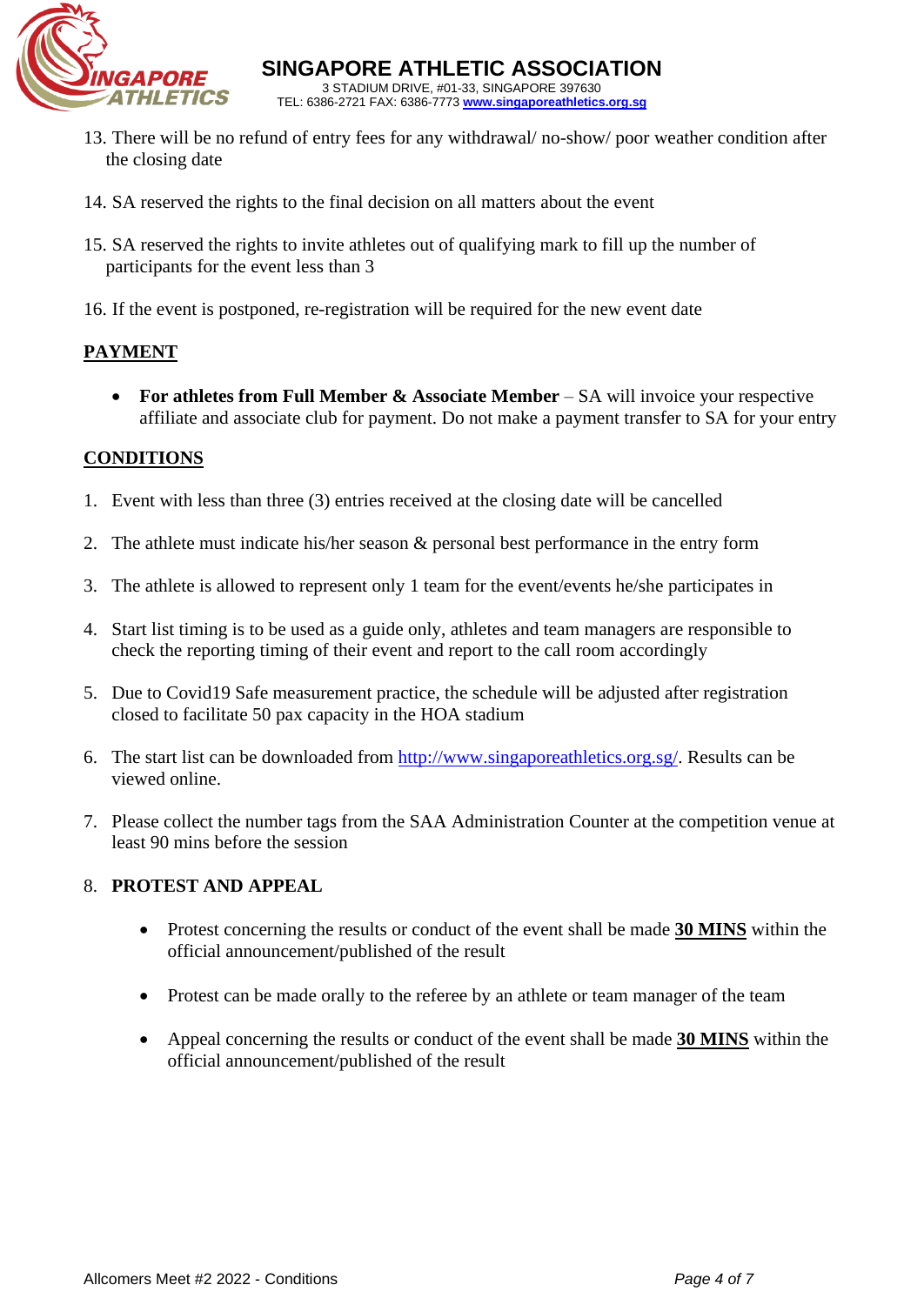

• An appeal shall be in writing, signed by the athlete and the team manager or in charge accompanied by a deposit of **\$150.00SGD** or equivalent, which will be forfeited if an appeal is not successful. If the appeal is upheld the deposit will be returned in full



#### 9. **VENUE ACCESS**

- Coaches and spectators are not allowed to access
- Lawn access is not permitted for coaches
- Coaches are not allowed to access the venue, except the below coaches can enter during the event reporting time. Do not enter the D area or track lanes during competition
- Pole Vault
	- i. David Yeo
	- ii. Ng Kean Mun
	- iii. Chan Chin Wah
	- National Relay Coach
		- i. Luis Cunha
		- ii. Lee Cheng Wei
		- iii. Asmah Hanim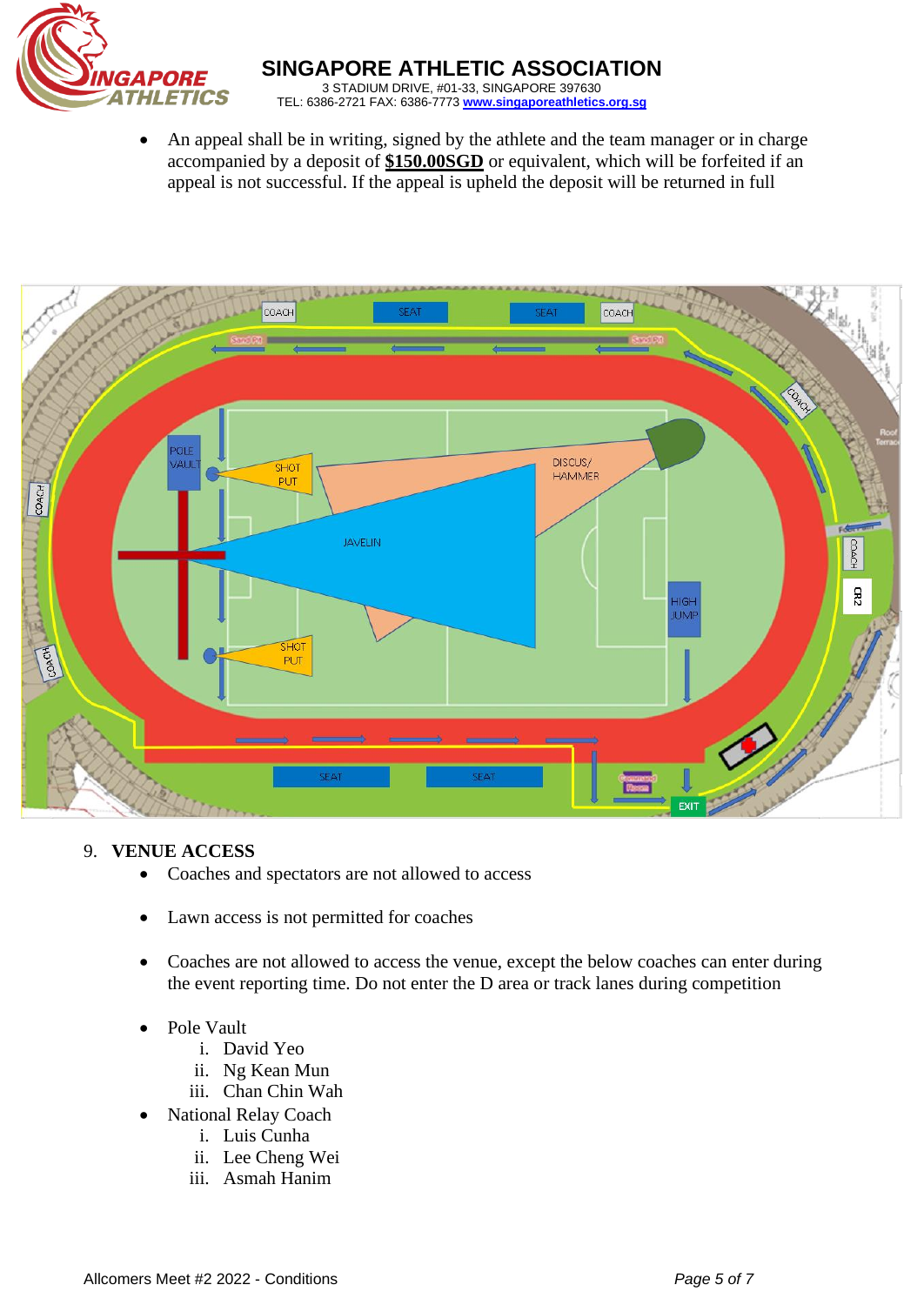

#### 10. **TRACK EVENTS**

- All athletes shall report to the Call Room 1 Judges **30 MINS** before the Start of each event
- Should the athlete feel uncomfortable after warming up, he/she should inform Call Room Judge immediately to withdraw from the event
- The athlete **will not** be allowed to compete if he/ she reports to the Starter directly without first reporting to the Call Room Judge
- The athlete can choose to use a personal starting block if they do not want to use the starting block provided, they will need to submit it to the Technical Manager 1 hour before the event and collect it back after the event

#### 11. **FIELD EVENTS**

- **Horizontal Jumps** and **Throws** competitors shall report to the Field Judges **40 MINS** before the Start of each event
- Personal throw implement must submit to Technical Manager for inspection 1 hour before the event start
- **Pole Vault** competitors shall report to the Field Judges **85 MINS** before the Start of each event
- **High Jump** competitors shall report to the Field Judges **55 MINS** before the Start of each event

#### **12. SHOES**

- The ruling applies to all events across all age groups, the practical difficulties in checking shoes at many events make it probable that detailed checks will only be carried out where Technical Officials or event organizers have doubts about the compliance of the footwear of an athlete, or where such reasonable doubts are brought to their attention.
- Primary responsibility for conformity lies with the athlete. Spot checks may be carried out.
- The list of currently approved shoes can be found at: [https://www.worldathletics.org/download/download?filename=e2b37940-5923-484d-8436](https://www.worldathletics.org/download/download?filename=e2b37940-5923-484d-8436-a1bc297c4d0d.pdf&urlslug=World%20Athletics%20Shoe%20Compliance%20List%20(as%20at%208%20October%202021)) [a1bc297c4d0d.pdf&urlslug=World%20Athletics%20Shoe%20Compliance%20List%20\(as%](https://www.worldathletics.org/download/download?filename=e2b37940-5923-484d-8436-a1bc297c4d0d.pdf&urlslug=World%20Athletics%20Shoe%20Compliance%20List%20(as%20at%208%20October%202021)) [20at%208%20October%202021\)](https://www.worldathletics.org/download/download?filename=e2b37940-5923-484d-8436-a1bc297c4d0d.pdf&urlslug=World%20Athletics%20Shoe%20Compliance%20List%20(as%20at%208%20October%202021))
- The Referee and Technical Officials on duty at the event will be responsible for applying the rule. This may be through observation, spot checking, checking through a Call Room or by protest from other competitors.
- At events where a Call Room is being operated then all checks will be conducted in the Call Room. At other events, the Referee and other Technical Officials will take the responsibility to conduct checks, largely determined by observation and protests lodged by other competitors.